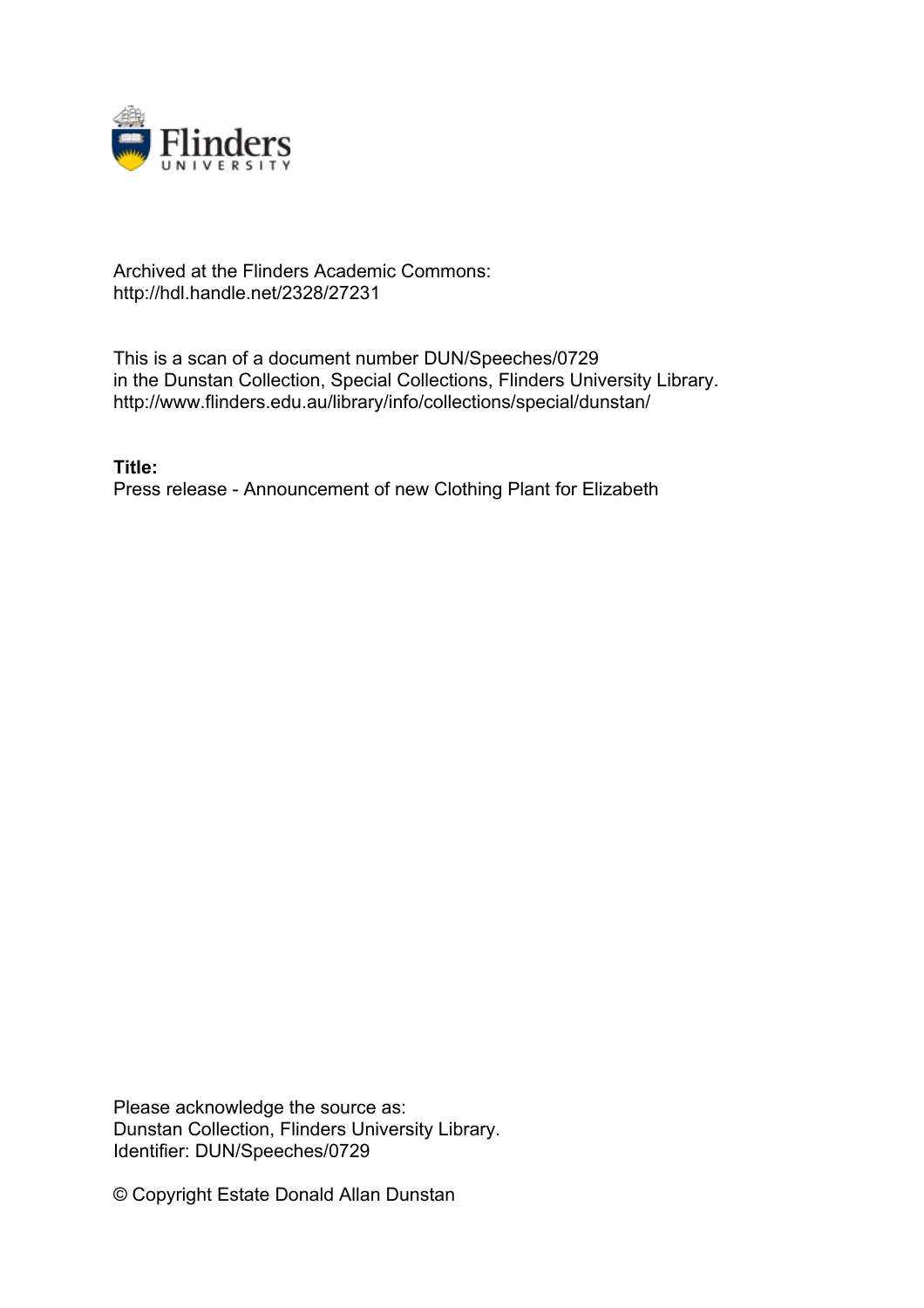## PRESS RELEASE.

| SUBJECT: | NEW CLOTHING PLANT FOR ELIZABETH.<br>BIG. |           |  |
|----------|-------------------------------------------|-----------|--|
| FROM:    | THE PREMIER.                              | $\ddotsc$ |  |
| DATE:    | 17TH FEBRUARY, 1971.                      |           |  |

Details of a new clothing factory costing \$120,000 and employing initially 100 people at Elizabeth, was announced today by the Premier, Mr. Dunstan.

*13PI* 

*u* 

It will be constructed and designed by the South Australian Housing Trust for Conway Bros. Pty. Ltd., which already has a factory at Mile End employing 200.

"Tenders for its construction will be called this week and it is expected that it will be completed by June.

"It will be an airconditioned building with an area of  $9,000$  $\%$ quare feet for factory, offices and amenities.

"A feature will be piped music."

The factory will be located in Peachey Road, less than a mile from the city's centre and will be the most modern-equipped clothing plant in the State.

Mr. Dunstan said today the new plant, which would eventually employ up to 200, would manufacture overalls, jeans, jackets and other items of casual wear.

The Mile End factory would concentrate on clothing, to supply a planned Australia-wide chain of Conway stores.

Managing Director (Mr. Wayne Conway) said that since his company's first store had opened in Regent Arcade in 1969, it had not been feasible to open additional branches because the Mile End plant was kept working to capacity.

Mr. Dunstan said that over the past five years, Conway Bros. Pty. Ltd. had brought \$3 million into SA from interstate sales alone. Formerly, these goods would have been made outside the State.